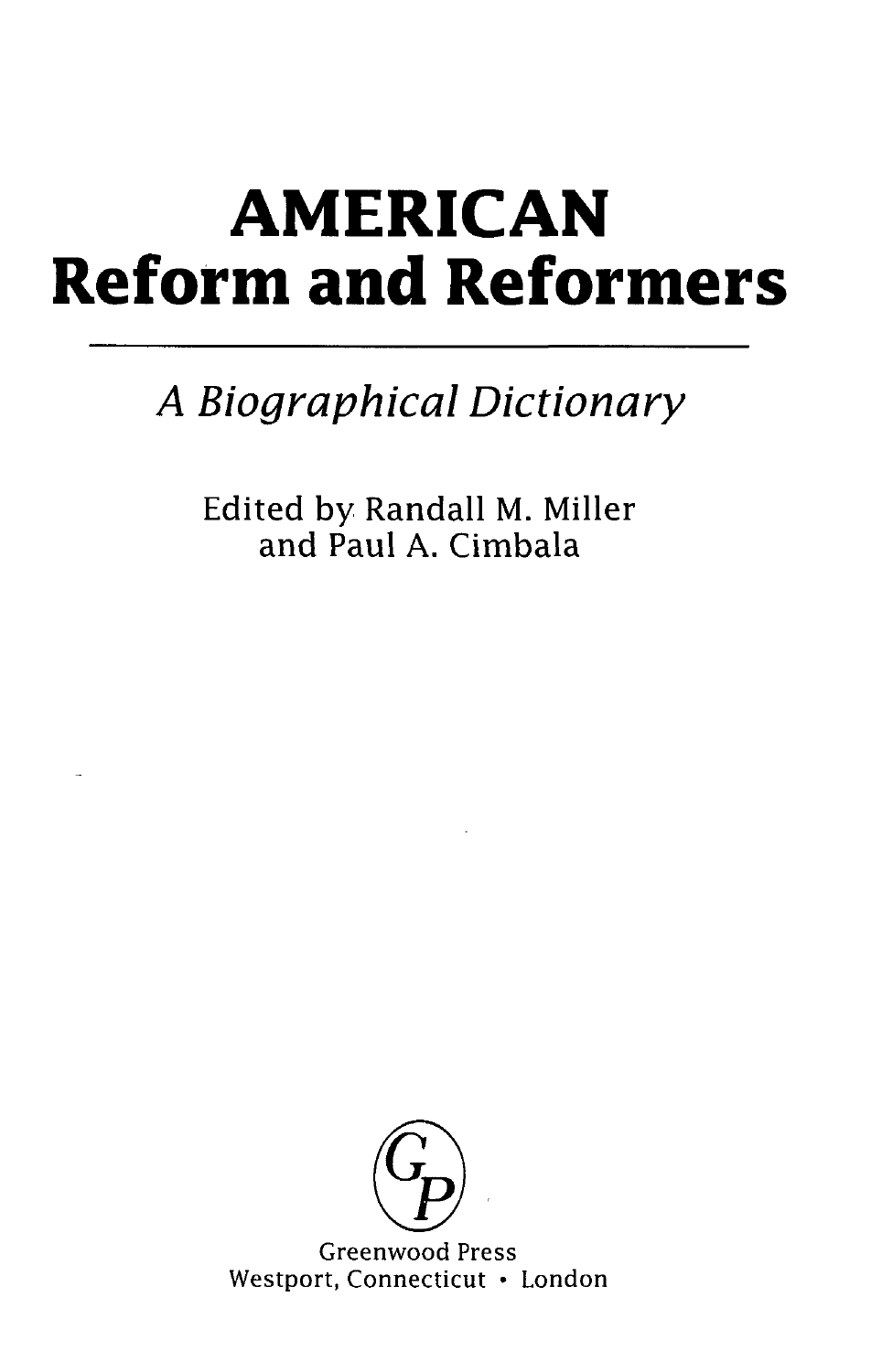## **Contents**

 $\mathcal{L}^{\text{max}}_{\text{max}}$ 

 $\label{eq:2.1} \frac{1}{2} \int_{\mathbb{R}^3} \frac{1}{\sqrt{2}} \, \frac{1}{\sqrt{2}} \, \frac{1}{\sqrt{2}} \, \frac{1}{\sqrt{2}} \, \frac{1}{\sqrt{2}} \, \frac{1}{\sqrt{2}} \, \frac{1}{\sqrt{2}} \, \frac{1}{\sqrt{2}} \, \frac{1}{\sqrt{2}} \, \frac{1}{\sqrt{2}} \, \frac{1}{\sqrt{2}} \, \frac{1}{\sqrt{2}} \, \frac{1}{\sqrt{2}} \, \frac{1}{\sqrt{2}} \, \frac{1}{\sqrt{2}} \, \frac{1}{\sqrt{2}} \,$ 

 $\mathbb{L}$ 

| Acknowledgments                                                                        |              |
|----------------------------------------------------------------------------------------|--------------|
| Introduction<br>Randall M. Miller                                                      | xi           |
| <b>The Dictionary</b>                                                                  |              |
| Jane Addams and the Settlement House Movement<br>Louise W. Knight                      | $\mathbf{1}$ |
| Jessie Daniel Ames and the White Women's Anti-Lynching<br>Campaign<br>Robert F. Martin | 15           |
| Roger Baldwin and the American Civil Liberties Union<br>Samuel Walker                  | 26           |
| Catharine Beecher and Domestic Relations<br>Kathleen C. Berkeley                       | 37           |
| Charles Loring Brace and Children's Uplift<br>Eric C. Schneider                        | 55           |
| Earl Browder and American Communism<br>James G. Ryan                                   | 71           |
| César Chávez and Migrant Workers<br>Richard Griswold del Castillo                      | 83           |
| Barry Commoner and Environmentalism<br>Douglas H. Strong                               | 98           |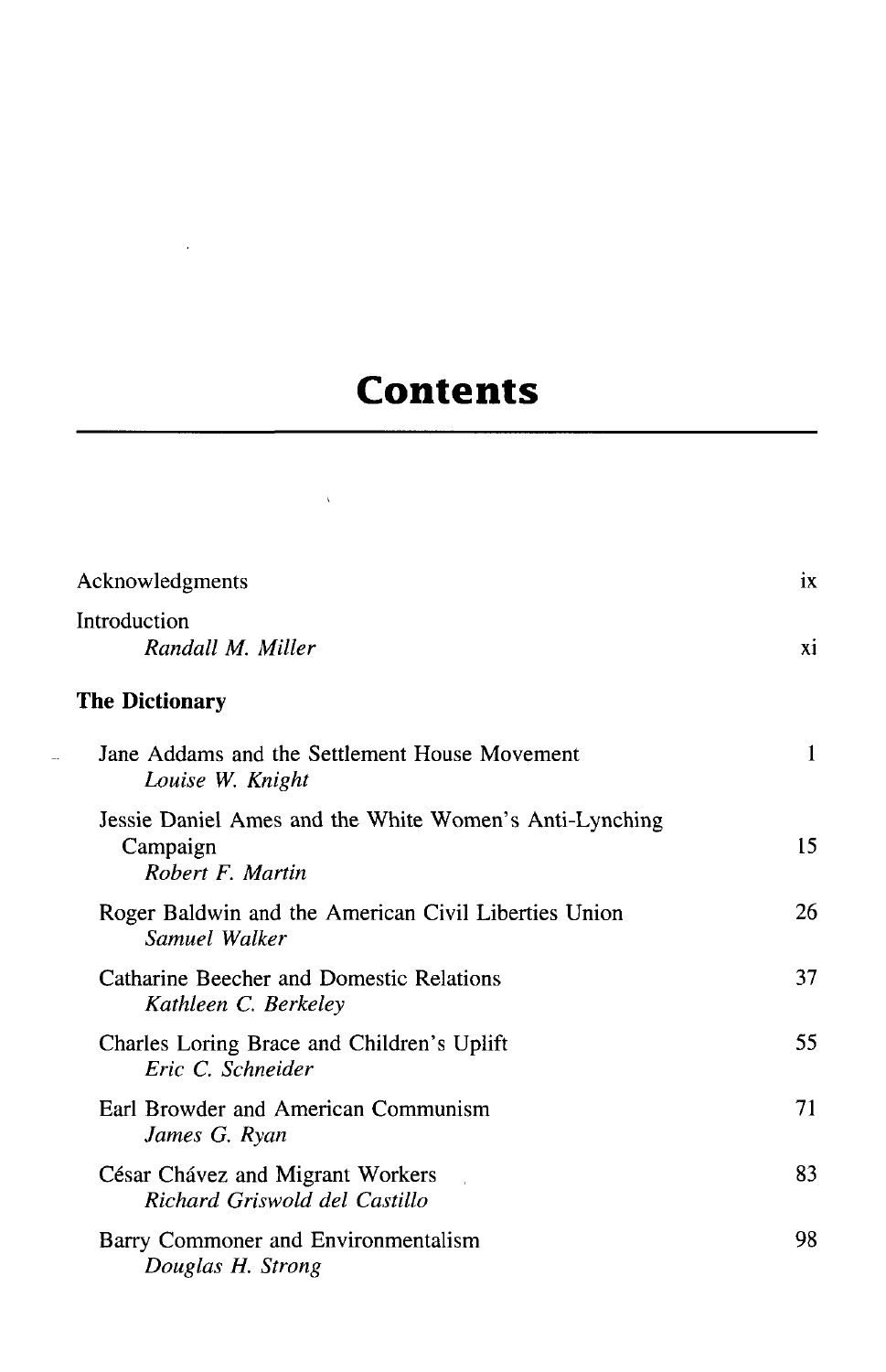| Dorothy Day and the Catholic Worker Movement<br>Anne Klejment                    | 113 |
|----------------------------------------------------------------------------------|-----|
| Eugene Victor Debs and Radical Labor Reform<br>Scott Molloy                      | 127 |
| John Dewey and Pragmatic Education<br>George B. Cotkin                           | 138 |
| Dorothea Dix and Mental Health Reform<br>Elisabeth Lasch-Quinn                   | 150 |
| W.E.B. Du Bois, the NAACP, and the Struggle for Racial Equality<br>Cary D. Wintz | 167 |
| Mary Baker Eddy and Theological Reform<br>Mary Farrell Bednarowski               | 187 |
| Charles G. Finney and the Evangelical Reform Impulse<br>Nancy A. Hardesty        | 203 |
| Betty Friedan and the National Organization for Women<br>Barbara McGowan         | 215 |
| William Lloyd Garrison and Abolitionism<br>Merton L. Dillon                      | 228 |
| Henry George and Utopia<br>Geoffrey Blodgett                                     | 242 |
| Washington Gladden and the Social Gospel<br>Jacob H. Dorn                        | 255 |
| Samuel Gompers and the American Federation of Labor<br><b>Brian Greenberg</b>    | 270 |
| Sylvester Graham and Health Reform<br>Vincent J. Cirillo                         | 287 |
| Martin Luther King, Jr., and the Modern Civil Rights Movement<br>Ralph E. Luker  | 301 |
| Rachel MacNair and Feminists for Life<br>Suzanne Schnittman                      | 316 |
| Horace Mann and Common School Reform<br>William W. Cutler III                    | 331 |
| Russell Means and Native-American Rights<br>Raymond Wilson                       | 346 |
| Harvey Milk and Gay Rights<br>R. Lane Fenrich                                    | 356 |